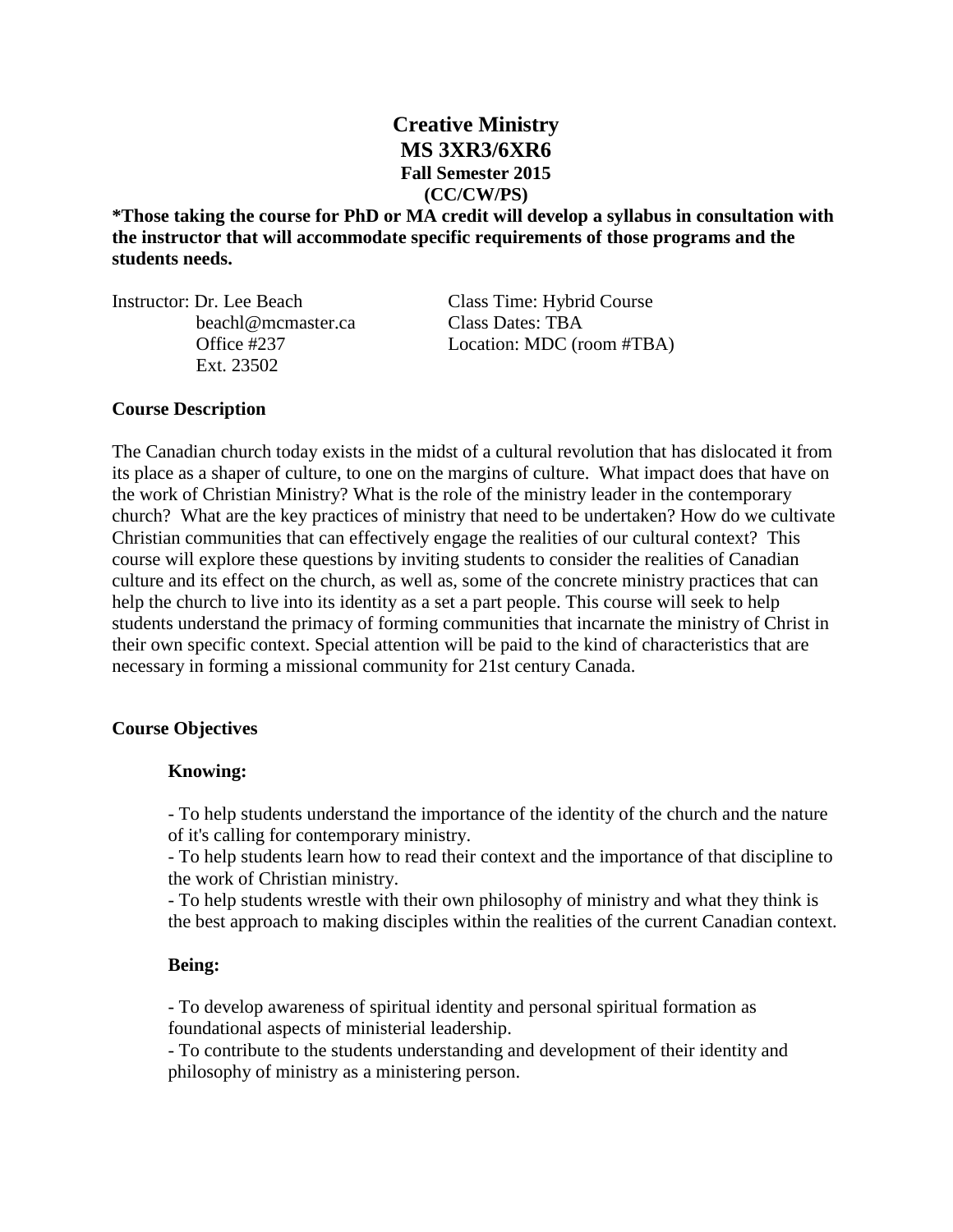## **Doing:**

**-** Help students develop the ability to lead teams/congregations in the process of defining their corporate identity and ministry calling.

- In association with their current ministry contexts help students identify and begin to acquire foundational skills and vision relevant to pastoral ministry and congregational leadership.

# **Course Outline:**

## **Section One: Where are We?**

**-** This section of the course will take place during the first four weeks, primarily online. It will explore the need for and the challenge of contextualized ministry by considering the actual place of the church in Canada today, as well as, the theory of contextualization.

## **Section Two: What is our Response?**

**-** This section of the course will take place primarily during the in-class section of the course where we will explore a variety of trends that are currently taking place in the Canadian church that are both theological as well as methodological responses to the changing cultural realities that the church finds itself in today.

## **Section Three: How do we Discern our Future?**

**-** This section of the course will take place online throughout the concluding weeks of the course and will invite the class to explore how to discern appropriate approaches to creative ministry in the Canadian context today.

## **Course Textbooks**

Diana Butler Bass; *Christianity After Religion: The End of Church and the Birth of a New Spiritual Awakening.* New York: Harper One, 2012.

John Bowen (editor), *Green Shoots out of Dry Ground: Growing a New Future for the Church in Canada.* Eugene, OR: Wipf and Stock, 2013.

Ruth Haley Barton; *Pursuing God's Will Together: A Discernment Practice For Leadership Groups.* Downers Grove: Intervarsity, 2012.

*\*\* All required textbooks for this class are available from the College's book service, READ On Bookstore, Room 145, McMaster Divinity College. Texts may be purchased on the first day of class. For advance purchase, you may contact READ On Bookstore, 304 The East Mall, Suite 100, Etobicoke, ON M9C 5K1: phone 416.620.2934; fax 416.622.2308; email [books@readon.ca.](mailto:books@readon.ca) Other book services may also carry the texts.*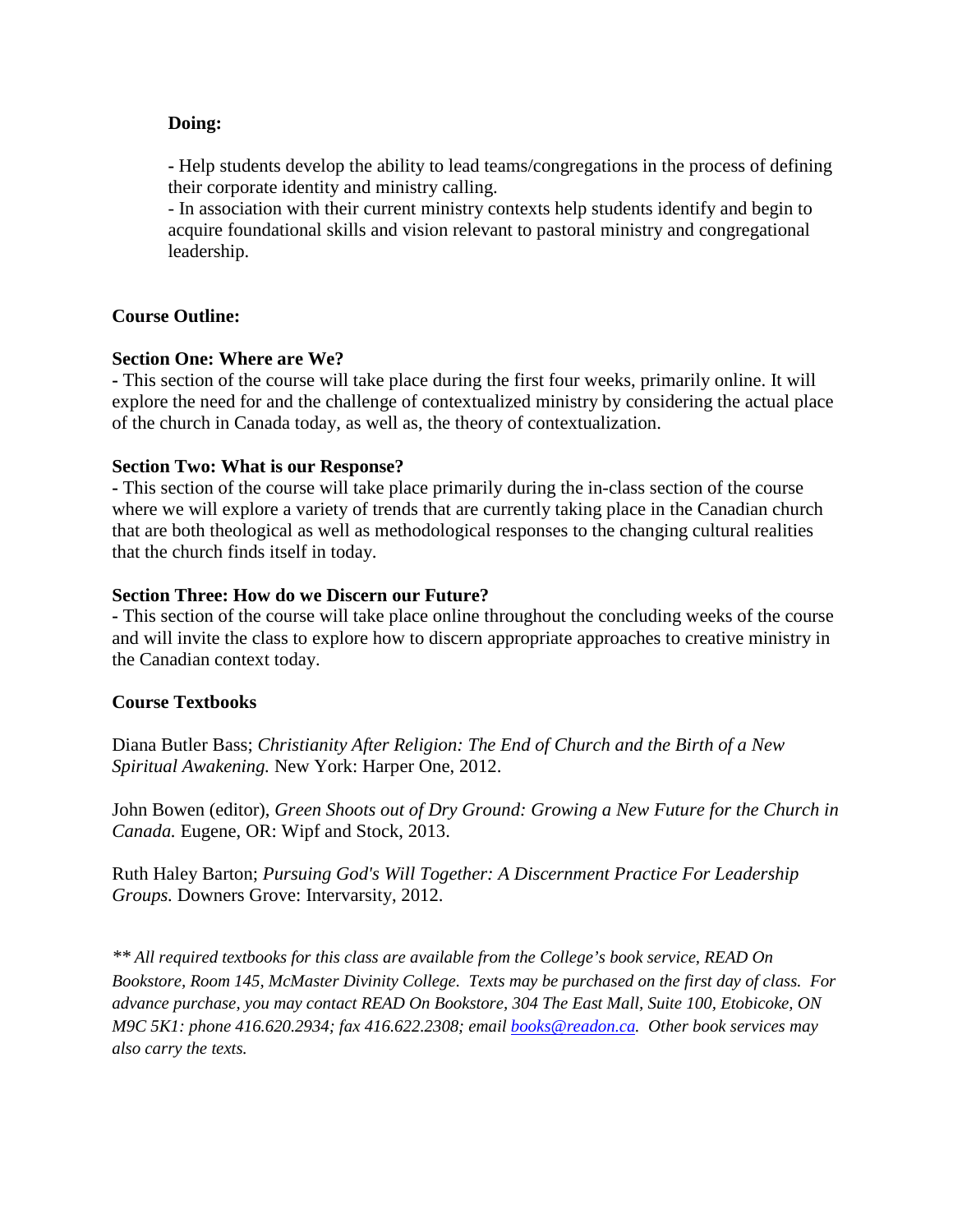## **Course Requirements**

## **1. Book Response #1**

Write a response to Diana Butler Bass's *Christianity After Religion.* The paper should include a brief overview of the book's contents and main ideas, but the primary focus of the paper should be on your interaction with and response to Bass's ideas. How does what she writes resonate with your own impressions of the current Canadian context? Where does your experience differ from what she presents in the book? How do you feel about her overall conclusions about the direction of Christianity? What suggestions or corrections would you offer that may enhance or correct her presentation? Your paper should demonstrate engagement with some (but not necessarily all) of Bass's ideas in the book and also offer reflection on how the book may be helpful in assessing the current cultural context that we do Christian ministry in. Please be sure to cite specific ideas from the book in your response. For this assignment footnotes are not necessary when quoting from Bass's book. In that case you can simply use page references in brackets (e.g. (p. 34)). However, if you cite other sources footnotes are necessary.

## **The paper will be due Oct. 9, 2015. It should be 7-8 double spaced pages and will constitute 20% of the course grade.**

## **2. Specialization Assignment (choose the one that is applicable to your specialization)**

This assignment is based on the specialization that you have chosen for this course. You must choose the one that applies to your specialization.

## **a. Church and Culture**

Those taking the course as a "church in culture" specialization will be asked to prepare a contextual assessment of a specific ministry context that you have some participation in. This assessment should function on two levels; first on the level of the community as a whole (i.e. the town, city, campus, section of town, etc. where your ministry context resides) and also on the level of your Christian community that exists in this broader context (i.e. this could be your home church, your para-church ministry, your placement context, etc.) The goal of this assignment is to help you develop the skill of reading and discerning a ministry context and understanding the implications of this context to develop a vision of how you do ministry in that context. The assignment should address (but is not limited to) the following questions:

- describe the people in this context (age, income, education, tastes, habits, etc.) How does your Christian community match up with or differ from the broader context on these issues?

- what are the challenges of this context? Both in terms of reaching out to the local community and/or the internal challenges of the church/Christian community?

- How does this context reflect (or not) the broader social changes that have been occurring in Canada over the past number of decades?

- what are the surroundings and environment like (i.e. in the broader ministry context)?

- what is the predominant worldview of the people in these contexts?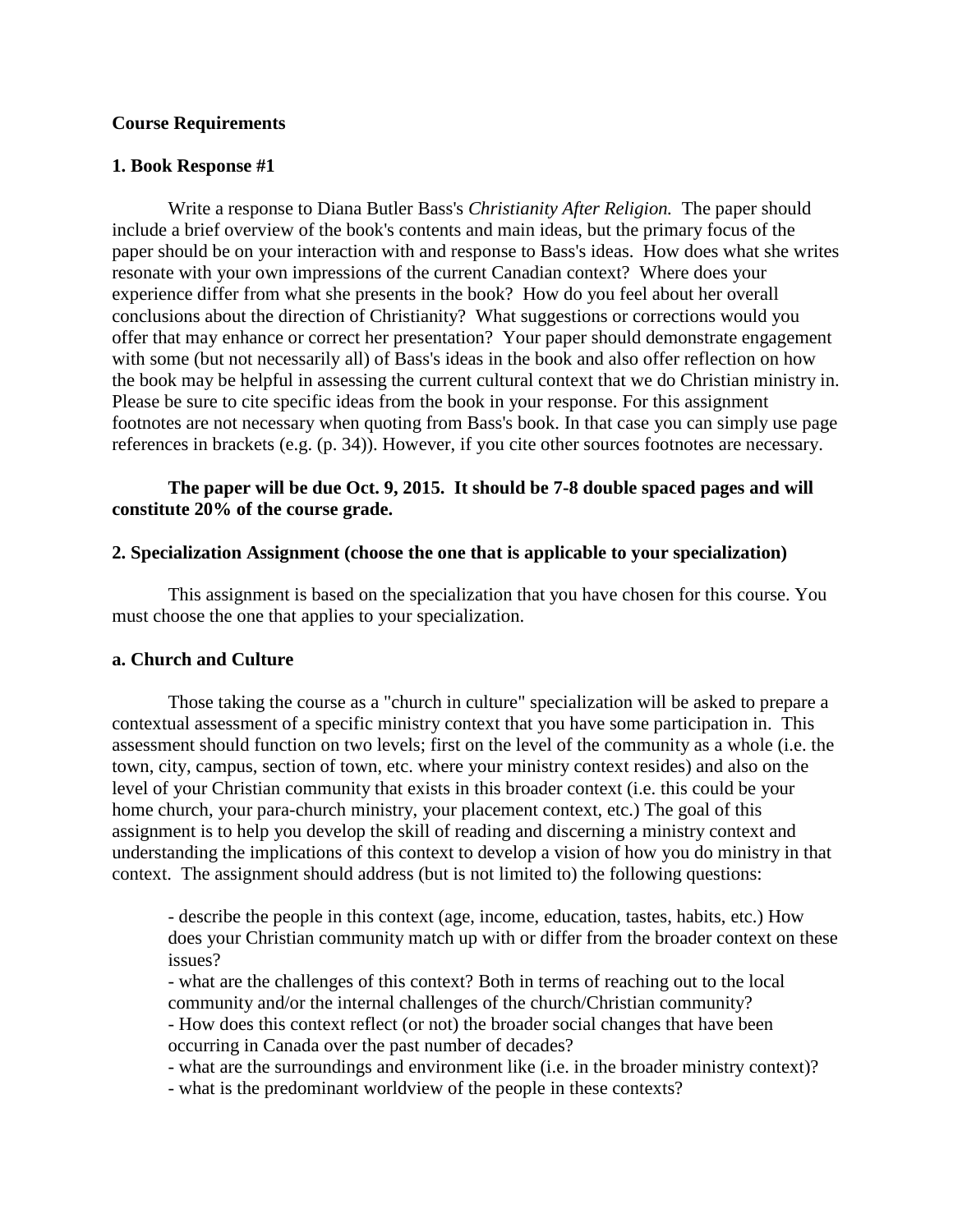- how do these contexts influence the people who live in them?

- what kind of opportunities for ministry does this context offer, both in terms of mission in the broader community and ministry within the church/Christian community?

- How should this context influence how ministry should be done in terms of effective approaches?

## **The assignment will be due on Nov. 20, 2015. It should be 8-10 double spaced pages and will constitute 30% of the course grade.**

#### **b. Christian Worldview**

Those taking the course as a specialization in Christian worldview will be asked to write an essay that analyzes the factors that have contributed to the shifting of the prevailing Canadian/Western worldview from one that was predominantly Judeo-Christian to one that is increasingly secular. Attention should be paid to specific ideologies and cultural developments that emerged throughout the twentieth century (though they may have began earlier than the twentieth century), and how they began to challenge and displace more traditional foundations of worldview. The paper should conclude with a sketch of what might be properly understood as the prevailing worldview of Canadian culture today. Thus, the paper should move in three stages, a brief description of a traditional Canadian worldview, an analysis of the major factors that have led to a shifting worldview among many Canadians and a description of what can be (in general terms) described as the prevailing worldview of the majority of Canadians today.

## **The assignment will be due on Nov. 20, 2015. It should be 8-10 double spaced pages and will constitute 30% of the course grade.**

#### **c. Pastoral Studies**

Write a response to Ruth Haley Barton's *Pursuing God's Will Together.* The paper should include a brief overview of the book's contents and main ideas, but the primary focus of the paper should be on your interaction with and response to Barton's ideas. How does what she writes resonate with you? Where does your experience differ from what she presents in the book? How do you feel about the overall direction and content of the book? What suggestions or corrections would you offer that may enhance of correct her presentation? Your paper should demonstrate engagement with some (but not necessarily all) of Barton's ideas in the book and also offer reflection on how the book may be helpful in the work of leading a congregation in discerning how God is at work in your context and how he may be leading you? In other words, the paper should reflect attention to how a pastoral leader can help develop a discernment process for their congregation. Please be sure to cite specific ideas from the book in your response. For this assignment footnotes are not necessary when quoting from Haley-Barton's book. In that case you can simply use page references in brackets (e.g. (p. 112)). However, if you cite other sources footnotes are necessary.

**The assignment will be due on Nov. 20, 2015. It should be 8-10 double spaced pages and will constitute 30% of the course grade.**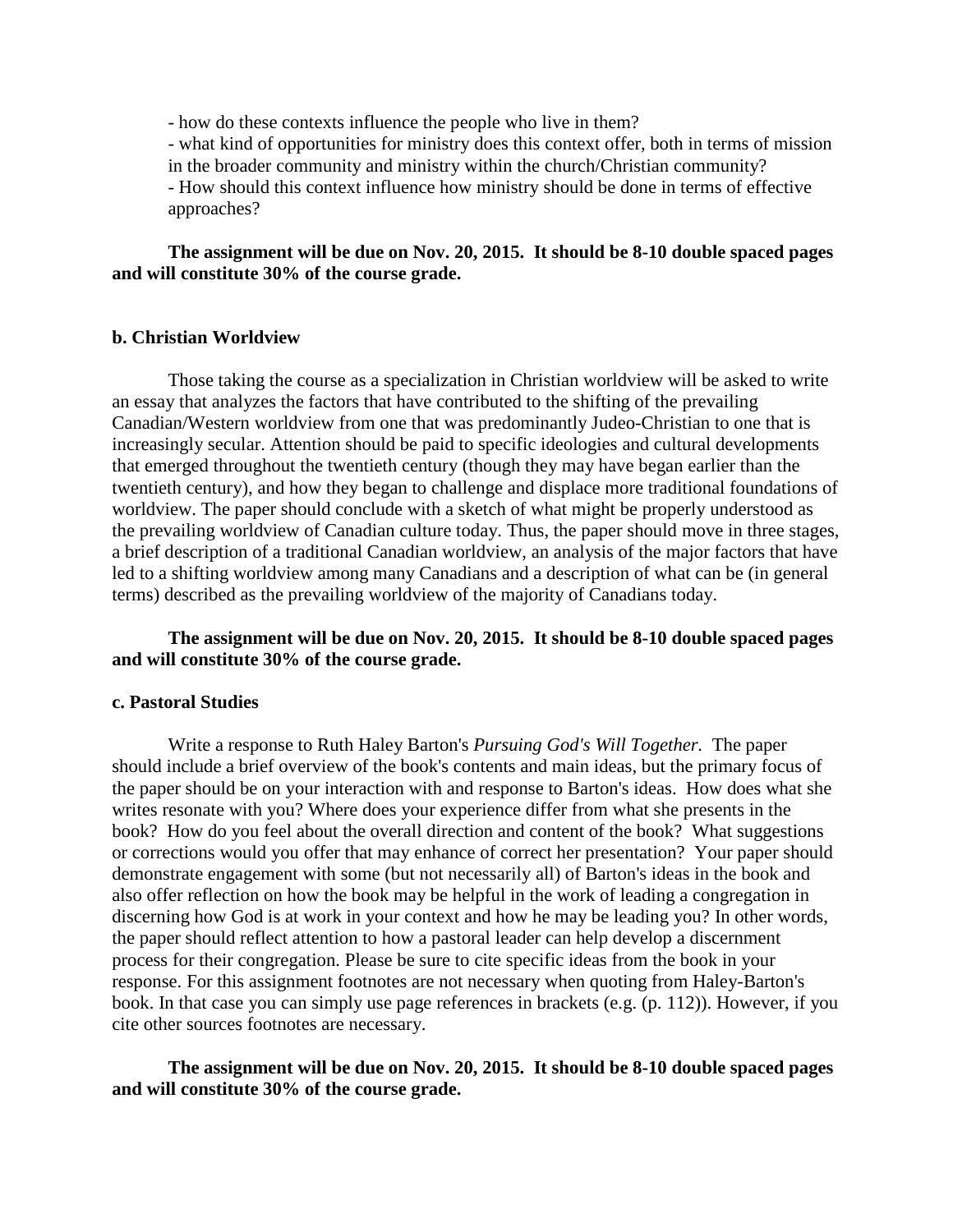### **3. Summary Paper**

This paper should offer a reflection on the primary contours of the course and interact closely with your own ideas on the three primary questions that the course will cover; What is our context in Canada today (and perhaps more specifically what is your own context?)?, What is the church called to do?, and How can the church accomplish its calling effectively? The paper should include interaction with all three course texts, course content and several other sources that address these particular issues. This assignment is designed to give you opportunity to synthesize your own thinking about the ideas that we have discussed in class and offer your own reflection on how they relate to your ministry in whatever shape that it takes both now and in the future.

# **The paper should be 10-12 pages (double spaced) and is due on Friday Dec. 11th, 2015. This assignment will constitute 30% of the course grade.**

## **4. Class Participation**

As a hybrid course this class will include an ongoing component of online interaction. Online lectures and presentations will ask for feedback and invite response. Online discussion (to varying extents) will be a regular requirement. Also, during the two days that we are together on campus class discussion will be an important part of our time together. Of particular note, one week we will focus directly on the course text, *Green Shoots out of Dry Ground: Growing a New Future for the Church in Canada.* The guided interaction around this text will be an important part of our online discussion and will play a significant role in the evaluation of the overall participation grade. Thus, student participation is of great importance and will constitute a significant portion of the course grade.

## **Class participation will constitute 20% of the course grade.**

## **Further information**

A core value of our class is that it is a "learning community," designed to be a place where each member of the community can grow through positive affirmation and constructive input. We should all come to the community as people in process, open to be deconstructed and formed through our mutual learning experience.

As professor, it is my responsibility to empower each class member as a learner by treating each student with respect and dignity. I come to position myself as a fellow learner in the community and to offer information, reflection, experience and questions for us to reflect on together. Further, it is my responsibility to give good evaluation and feedback to your thinking, both as you offer it to the class in our discussions and through written work so that your growth through this class can be maximized, as a result of our collaboration.

As a responsible member of our learning community you will be expected to commit yourself to the class throughout the semester that we are together. This means that in our class interactions you will endeavor to treat all members of our class with respect and dignity. Your